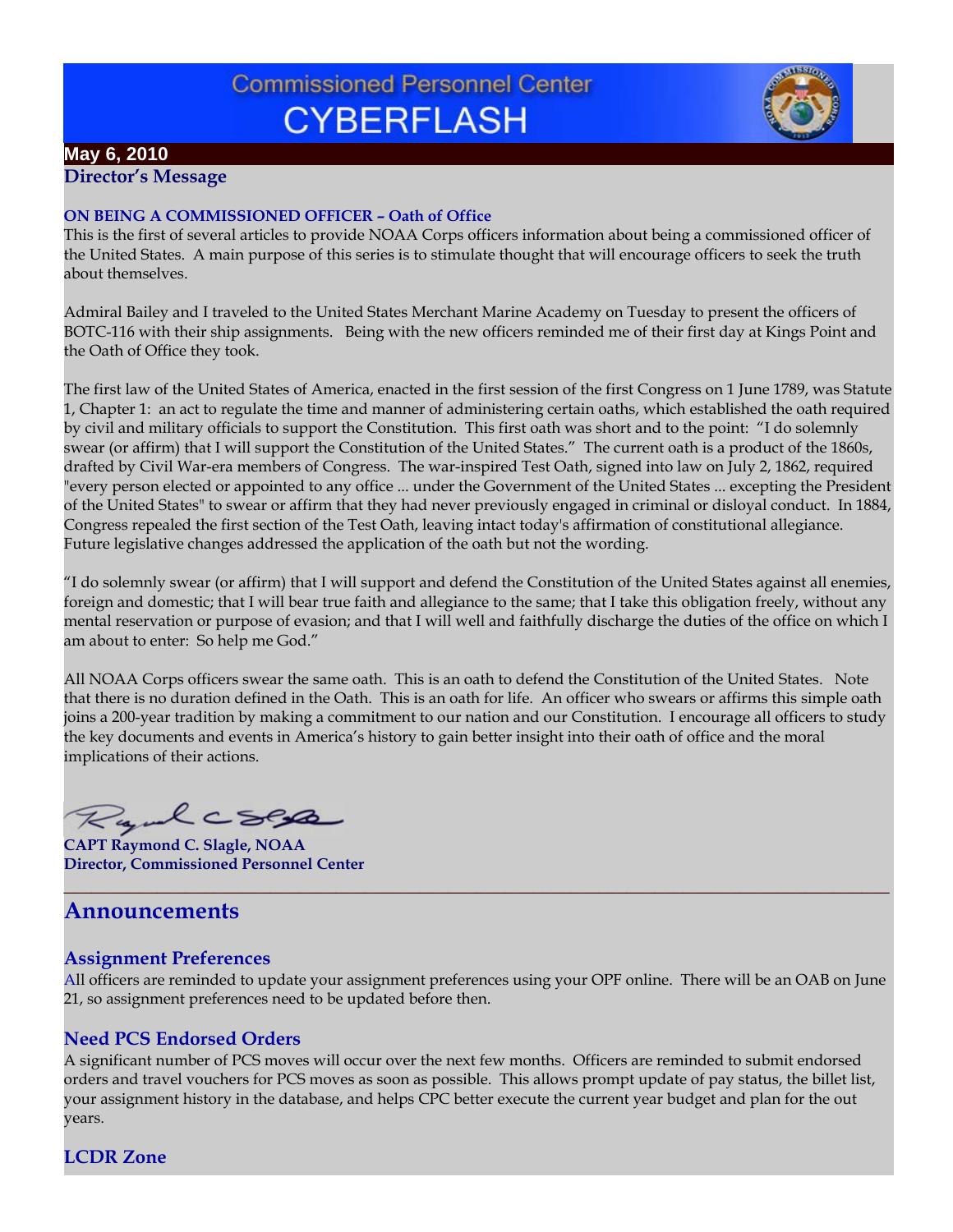The zone for Lieutenant Commander is listed as below; it has changed slightly. Officers that have failed to be selected for promotion two or more times are reviewed but are above zone, as well as those with approved resignations. Of this list, 13 officers will be selection for promotion.

GRUCCIO, DENISE J. MADDOCK, SHAWN CRAPO, ELIZABETH BEAUCAGE, DONALD E. KEMP, PAUL W. LEVINE, MICHAEL G. SHOUP, JEFFREY D. CASANOVA, HECTOR L. MANNING, NICOLE M. JOHNSON, ERIC T. SCHAER, JASPER D. DAVIS, NATASHA R. LOMNICKY, JOHN J. RINGEL, MATTHEW R. BOHABOY, ERICH J. KURELJA, LINDSAY R.

## **Notice of the 2010 Annual National ACO Scholarships Meeting**

The Annual Meeting of National ACO Scholarships, Inc. will be held on Wednesday, May 19, 2010 at 7:30 p.m., at 7612 Anamosa Way, Derwood, MD 20855.

All members of the corporation are invited and urged to attend. Members of the corporation are specified in the By-Laws as follows:

- -- Executive Committee of the National ACO;
- -- such other individuals and organizations approved by the Board of Directors. (The NOAA Officer Family Association and the U.S. Coast and Geodetic Survey Historical Society have been so recognized.)

The agenda for the meeting is as follows: Reports of the President and Treasurer, Old Business/New Business Report of the Nominating Committee, and Election of Board Members.

The Annual Meeting is expected to be brief. A meeting of the Board of Directors, National ACO Scholarships, Inc., will follow the Annual Meeting. All members are invited to attend the board meeting.

## **OCMP Posted on CPC Website**

The Officer Corps Management Plan (OCMP) describes the current state of the commissioned officer workforce and provides FY10 recommendations regarding the number of promotion selections to be made in each grade for the end strength of 321 officers. It explains why the selection zones are the decided sizes. Please review it if you are interested. http://www.corpscpc.noaa.gov/pdf/announcements/fy2010\_corps\_mgmt\_plan.pdf

#### **Untucked ODU Update**

The Untucked ODU will be rolled out and available for ordering on May 15th. There will be a one-year transition period during which the tucked ODU will still be authorized for wear. Officers will be able to purchase the Untucked ODU via the UDC website. Embroidered NOAA Corps-specific insignia items for the uniform, such as SWO, CAS, and wings will be available through this website on a separate NOAA Corps page.

## **Association of Commissioned Officers Washington D.C. Section - 2010 Dues Drive is Open**

To help raise funds for future Association of Commissioned Officers activities, we are conducting the annual dues drive. Dues may be paid electronically via the Cutter Agent web site (http://www.cutteragent.com/) by clicking on the NOAA Corps tab and then selecting "Annual Dues/ACO DC Chapter Dues". We asks that dues be paid at your earliest convenience, as the money received is used to support the Anniversary Dinner and other activities.

**\_\_\_\_\_\_\_\_\_\_\_\_\_\_\_\_\_\_\_\_\_\_\_\_\_\_\_\_\_\_\_\_\_\_\_\_\_\_\_\_\_\_\_\_\_\_\_\_\_\_\_\_\_\_\_\_\_\_\_\_\_\_\_\_\_\_\_\_\_\_\_\_\_\_\_\_\_\_\_\_\_\_\_\_\_\_\_\_**

## **Uniform Guidance -- Service Dress Blue Coat**

Recently some discussion has arisen about what is appropriate when wearing the Service Dress Blue Coat. While there is no guidance in the NOAA Corps Directives with regard to what buttons are to be buttoned, the US Navy Uniform Regulations Article 3501.16 states that the coat is to be worn with all buttons buttoned.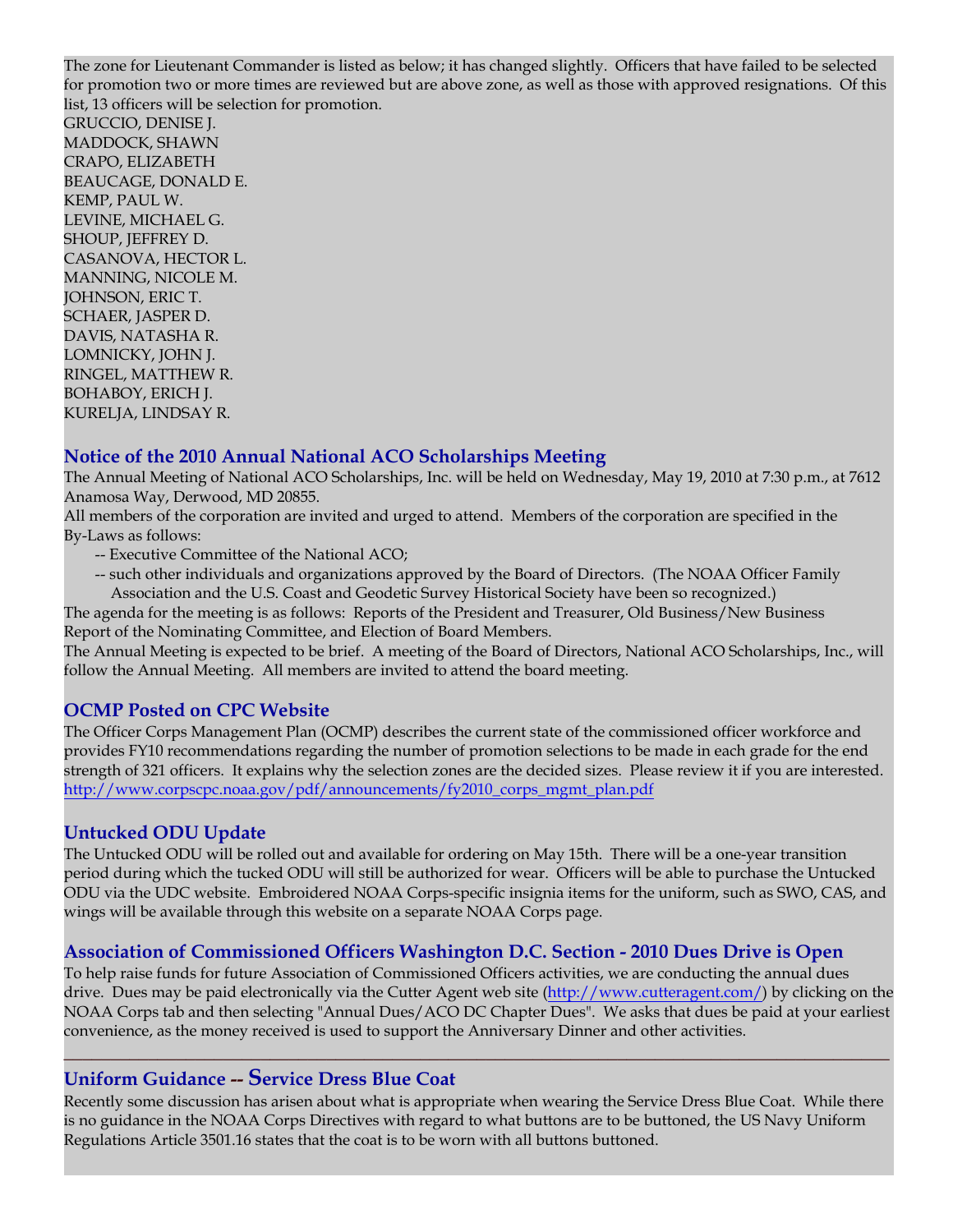After discussion with the US Navy's Uniform Matters Office, it is acceptable that when physically sitting down, the bottom-most button may be unbuttoned. However, it is to be re-buttoned immediately upon rising from the chair. At no time, sitting or standing, may all the buttons be unbuttoned.

The Service Dress Blue Coat may also be removed when working within your immediate office space, but should you depart from your desk area, the coat should be worn. If you are attending a conference, and the senior member of the conference completely removes his coat, signaling a relaxed atmosphere, you may do the same. Just remember to put it on again before departing the immediate conference area.

Maintaining the standard is part of being an Officer. Adhering to and enforcing the rules and regulations set forth by our Leaders is part of being a leader. In order to be a good leader we must be good followers because ultimately, we all answer to someone. Please set the example and wear your uniform with pride!

**\_\_\_\_\_\_\_\_\_\_\_\_\_\_\_\_\_\_\_\_\_\_\_\_\_\_\_\_\_\_\_\_\_\_\_\_\_\_\_\_\_\_\_\_\_\_\_\_\_\_\_\_\_\_\_\_\_\_\_\_\_\_\_\_\_\_\_\_\_\_\_\_\_\_\_\_\_\_\_\_\_\_\_\_\_\_\_\_**

**Upcoming Uniform and Awards Board Meetings**

June 1 July 6 August 3 September 7 October 5

#### **Approved Retirements/Resignations/Separations**

The following officers have approved retirements, resignations, or separations. Be sure to thank them for their service to NOAA and nation and wish them the best the next time you see these officers!

**\_\_\_\_\_\_\_\_\_\_\_\_\_\_\_\_\_\_\_\_\_\_\_\_\_\_\_\_\_\_\_\_\_\_\_\_\_\_\_\_\_\_\_\_\_\_\_\_\_\_\_\_\_\_\_\_\_\_\_\_\_\_\_\_\_\_\_\_\_\_\_\_\_\_\_\_\_\_\_\_\_\_\_\_\_\_\_\_**

| LTJG Rebecca J.-R. Almeida   | June 1, 2010       |
|------------------------------|--------------------|
| LCDR Andrew A. Hall          | June 30, 2010      |
| LT David A. Strausz          | July 31, 2010      |
| LCDR James A. Bunn, II       | August 1, 2010     |
| CDR Andrea M. Hrusovsky      | August 1, 2010     |
| LT Amelia A. Ebhardt         | August 1, 2010     |
| LTJG Allison R. Mahaney      | August 15, 2010    |
| <b>CDR Michael S. Weaver</b> | September 1, 2010  |
| LT Amanda M. Hancock         | September 15, 2010 |
| LT Jason R. Saxe             | September 15, 2010 |
| CDR Paul L. Schattgen        | October 1, 2010    |
| LT Katherine R. Peet         | April 15, 2011     |
| CDR Carl R. Groeneveld       | June 1, 2011       |
| LT Jason M. Seifert          | June 1, 2011       |
| CAPT Michael D. Francisco    | August 1, 2011     |

## **On the Horizon**

Feb 15 - Jun 22, 2010 **A-School for BOTC 116, Kings Point, NY** 

**\_\_\_\_\_\_\_\_\_\_\_\_\_\_\_\_\_\_\_\_\_\_\_\_\_\_\_\_\_\_\_\_\_\_\_\_\_\_\_\_\_\_\_\_\_\_\_\_\_\_\_\_\_\_\_\_\_\_\_\_\_\_\_\_\_\_\_\_\_\_\_\_\_\_\_\_\_\_\_\_\_\_\_\_\_\_\_\_**

#### **\_\_\_\_\_\_\_\_\_\_\_\_\_\_\_\_\_\_\_\_\_\_\_\_\_\_\_\_\_\_\_\_\_\_\_\_\_\_\_\_\_\_\_\_\_\_\_\_\_\_\_\_\_\_\_\_\_\_\_\_\_\_\_\_\_\_\_\_\_\_\_\_\_\_\_\_\_\_\_\_\_\_\_\_\_\_\_\_ Please see CPC website for additional information**:

Ship Augmentation Needs: http://www.corpscpc.noaa.gov/cpchome/augmentation.html

Assignments: http://www.corpscpc.noaa.gov/careermgmt/assignments.html